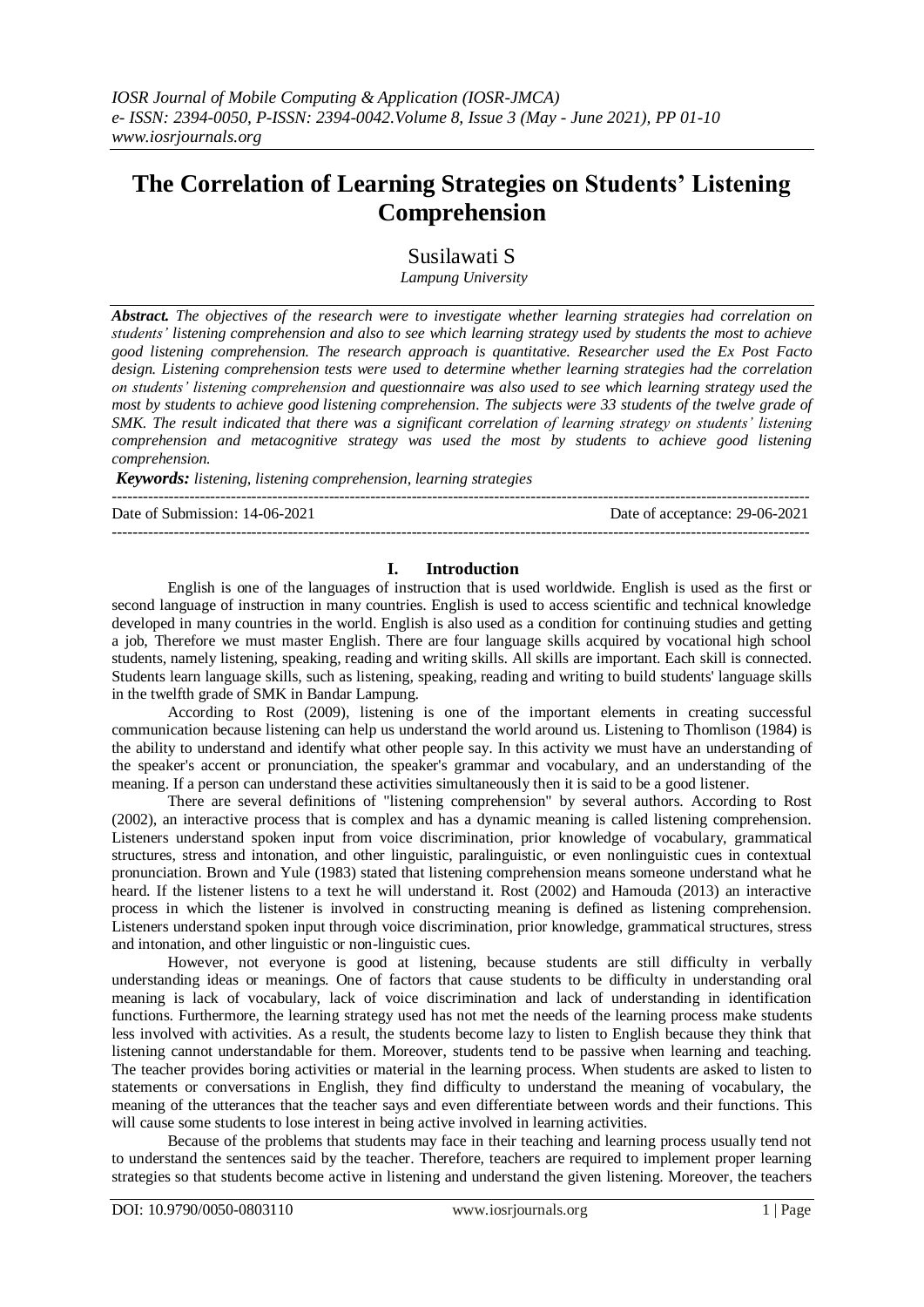acknowledge that it is also needed to maintain motivation, engagement, and concentration over time in the learning process by using learning strategies that suit students' abilities. In teaching English, choosing a learning strategy that suits the needs of students is very beneficial. Teacher should apply the interesting strategies in the classroom, so that the students can understand well and faster about what they are learning. According to Richards (1896:274) strategy means a plan, step or conscious action taken by the learner to make learning easier, faster more enjoyable, more self-directed, more effective and more transferable to new situation.

There are some previous research related to Learning strategies that have been conducted Ehsan Namaziandost , Leila Neisi2 , Fatemeh Mahdavirad and Mehdi Nasri (2019) have analyzed listening comprehension problems and strategies used among Iranian advance EFL learners. Furthermore, this study tried to find the relationship between the participants' listening problems and strategy usage. Listening problems included input, context, listener, process, affect, and task problems while the listening strategies consisted of cognitive, meta-cognitive, and socio-affective strategies. In this research, the researchers find that the outcomes demonstrated that the learners suffered from input and affect listening comprehension problems. Meta-cognitive strategy was the chief listening strategy used by the learners. The relationship between listening problems and strategy usage among the learners was statistically significant and negative.

The topic on the strategies used by teacher in teaching listening has been focused by many researchers in their study. Nevertheless, studies on Listening learning strategies in the early stage tend to focus on a limited number strategies. Some researchers have shown that some learners are not able to reach the expected level of proficiency and therefore, they are left behind (Genesee 1987; Harley et al., 1990; Harley & Swain, 1984; Swain, 1985). It is in order to solve this difficulty that many researchers have been carried out with the goal of helping students improve their ability to communicate. For example, an investigation conducted by Zhang Mingyuan (2003) reports on the findings of a study conducted to investigate the language Learning Strategies used by students in the intensive English program. The study examined the relationship between the students' use of learning strategies and their English proficiency. That study found that there was a strong relationship between strategy use and English proficiency; the use of some specific strategies was positively correlated to improvement of sub-language skills such as oral communication. Moreover, considering "that good language learners appeared to use a larger number and range of strategies than poor language learners, the implications of understanding strategy use have seemed increasingly important "(Cohen, 1998).

Another key term used in this project is Learning Strategies. Oxford defined Learning Strategies as specific actions taken by the learner to make learning suitable, faster, more enjoyable, more self-directed, and more effective. Also, others stated that the concept of Learning Strategies depends on the assumption that learners consciously engage in activities to achieve certain goals and Learning Strategies can be regarded as broadly conceived intentional directions and learning techniques. However, those researchers gave a wide classification of Learning Strategies. Whereas, Oxford's Learning Strategies' classification is as follow: Cognitive, Metacognitive, Memory-related, Compensation, Affective, and Social Learning Strategies, (1985).

The present article reports on the early stages of a research project which attempts to examine the correlation of learning strategies on students' listening comprehension in SMKN 9 Bandar Lampung. It also attempts to investigate which learning strategy used by students the most to achieve good listening comprehension.

#### **Statement of the Problems**

This study attempts to answer these following questions:

- 1. Is there any correlation of learning strategies on students' listening comprehension?
- 2. Which learning strategy used by students the most to achieve good listening comprehension?

## **II. Literature Review**

One of the important components in oral communication is listening, or an interactive process in which the individual takes on the role of speaker and listener through verbal and nonverbal components. When observing the listening process in FLT, there was a lack of understanding of a precise definition of listening (Witkin, 1990) when he argued "There is no theory of what listening is" (P7). but still defined that listening is an important part of the communication process. Students spend most of the school day each day listening and much of what students know is gained through listening. This is a term that is used on a colloquial basis without giving much thought to it. However, listening is a vital mental capacity, one of the main ways through which we understand and take part in the world around us (Rost, 1994) as he quotes: "Listening is considered part of speech, the capacity to formulate thoughts orally and to communicate with others, it is these skills that underlie all verbal communication "(P7)

Listening comprehension is a complex, active process in which the listener must discriminate between sounds, understand vocabulary and grammatical structures, interpret stress and intonation, retain what was gathered in all of the above, and interpret it within the immediate as well as the larger sociocultural context of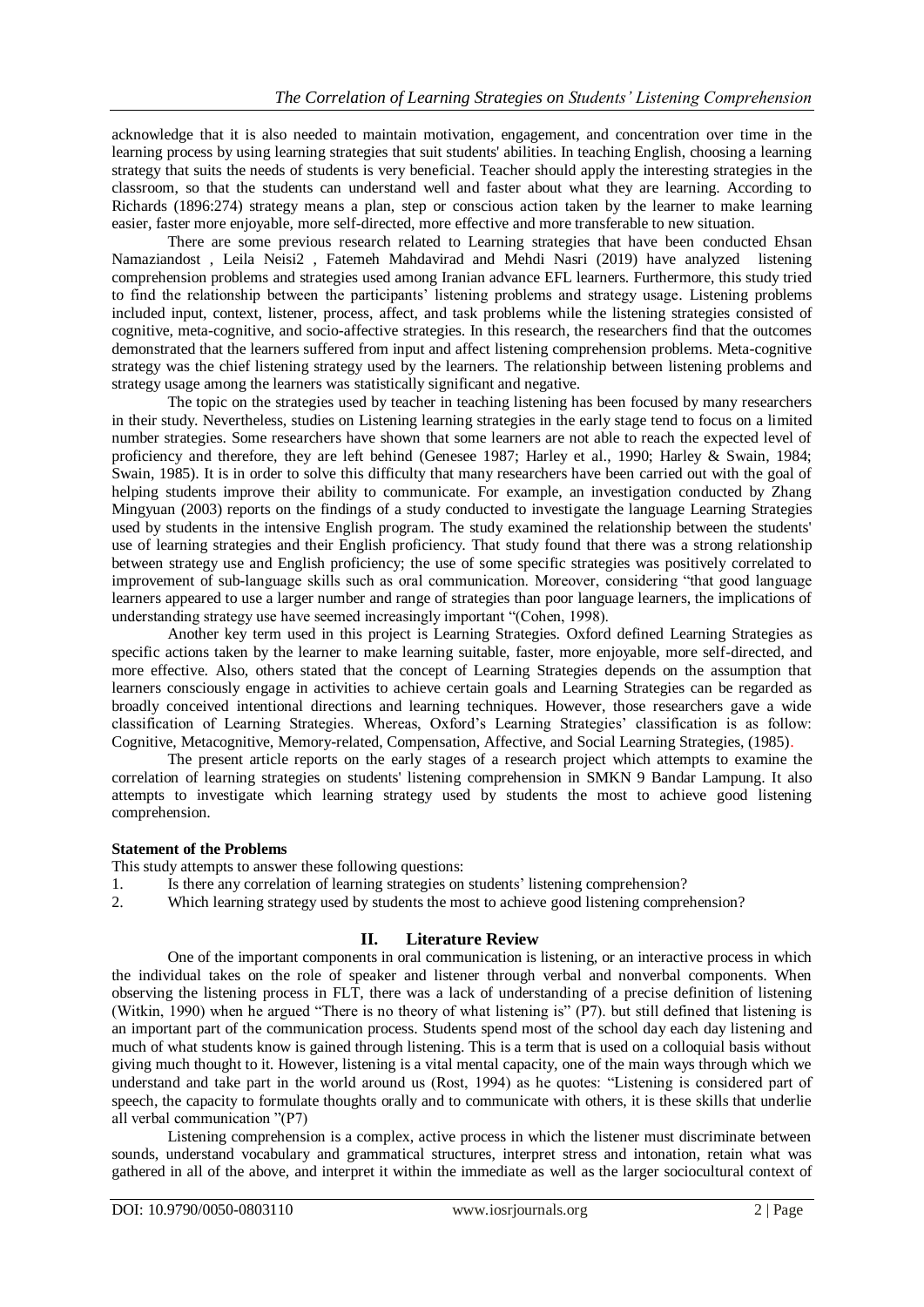the utterance. Co-ordinating all of this involves a great deal of mental activity on the part of the listener. Listening is hard work, and deserves more analysis and support.

Learning strategies are defined as "Specific actions, behaviors, steps, or techniques such as seeking out conversation partners or giving oneself encouragement to tackle the difficult language task used by the students to enhance their own learning." (Scarcella & Oxford, 1992, p. 63). Learning strategies can be classified into six groups: Cognitive Strategies, Metacognitive Strategies, Memory-related Strategies, Compensatory Strategies, Affective Strategies and Social Strategies. L2 learning strategies are specific thinking processes that students use to enhance their own L2 learning. The word strategy comes from the ancient Greek strategy, which means a step or action taken for the purpose of winning a war. The meaning of war as strategy has fortunately been lost, but control and direction of purpose remain in the modern version of the word (Oxford, 1990).

Learning strategies are a series of operations used by students to acquire, maintain, retrieve or perform "(Rigney, 1978). On the other hand, Rubin (1987), classifies strategies that contribute directly or indirectly to language learning. and make a distinction between strategies that contribute directly and indirectly to learning. According to Rubin's Learning Strategy, Communication Strategy and Social Strategy are strategies used by students who contribute directly or indirectly to language learning. However, it is believed that "the concept of learning strategies relies on the assumption that learners are consciously involved in activities to achieve certain goals and that Learning Strategies can be considered as a direction and a deliberate learning technique broadly" (Stern, 1992, p. 261)). He classified five Language Learning Strategies namely Management and Planning Strategies, Cognitive Strategies, Communicative Strategies - Experiences, Interpersonal Strategies, Affective Strategies. However, O´Malley, Chamot, 7 (1990) stated that Learning Strategies are special thoughts or behaviors that individuals use to help them understand, learn, or store new information. He classified strategies into three broad categories: cognitive, metacognitive and social strategies (1985). Furthermore, Oxford (1990) says that "Learning Strategies are specific actions taken by learners to make learning easier, faster, more enjoyable, more independent, more effective, more transferable to new situations" (p.8).

| Author               | Definition                                                   | Division                        |
|----------------------|--------------------------------------------------------------|---------------------------------|
| O'Malley,<br>Chamot, | "Learning Strategies are the special thoughts or behaviors"  | Cognitive                       |
| et all (1990)        | that individuals use to help them comprehend, learn, or      | Metacognitive                   |
|                      | retain new information".                                     | Social                          |
| Rigney, 1978         | "Learning Strategies are a set of operations employed by     | *no classification was found.   |
|                      | the learner for acquiring, retaining, retrieving or          |                                 |
|                      | performing".                                                 |                                 |
| Rubin, 1987          | "Classified strategies in terms of processes contributing    | <b>Learning Strategies</b>      |
|                      | directly or indirectly to language learning".                | <b>Communication Strategies</b> |
|                      |                                                              | Social Strategies               |
| Stern, 1992          | "Learning strategy is dependent on the assumption that       | Management and Planning         |
|                      | learners consciously engage in activities to achieve certain | <b>Strategies</b>               |
|                      | goals and Learning Strategies can be regarded as broadly     | Cognitive Strategies            |
|                      | conceived intentional directions and learning techniques".   | Communicative                   |
|                      |                                                              | <b>Experiential Strategies</b>  |
|                      |                                                              | <b>Interpersonal Strategies</b> |
|                      |                                                              | <b>Affective Strategies</b>     |

The chart below shows the definition and classification about Learning Strategies that some authors present. Table 1. Learning Strategies

In 1985, Oxford in her studies has grouped Learning Strategies into six categories: cognitive, metacognitive, social, compensation, memory, affective strategies which in turn are the key features of our study along with oral proficiency.

## **III. Methods**

The approach of the research was quantitative. The design was ex-post facto design. The population of the research was students of the twelve grade of SMK Negeri 9 Bandar Lampung and the sample of the research was class 12 sija 2 consisting of 33 students. The activities were administering pre-test, administering post-test and administering questionnaire.

The instruments used were listening comprehension tests and questionnaire. The listening test was administered twice: the first was pre-test and the second was post-test. The listening test consisted of 15 items in multiple choice. In analyzing the data, simple linear regression test and multiple linear test were used. Here is the table of specification of listening comprehension test that will be used for the research.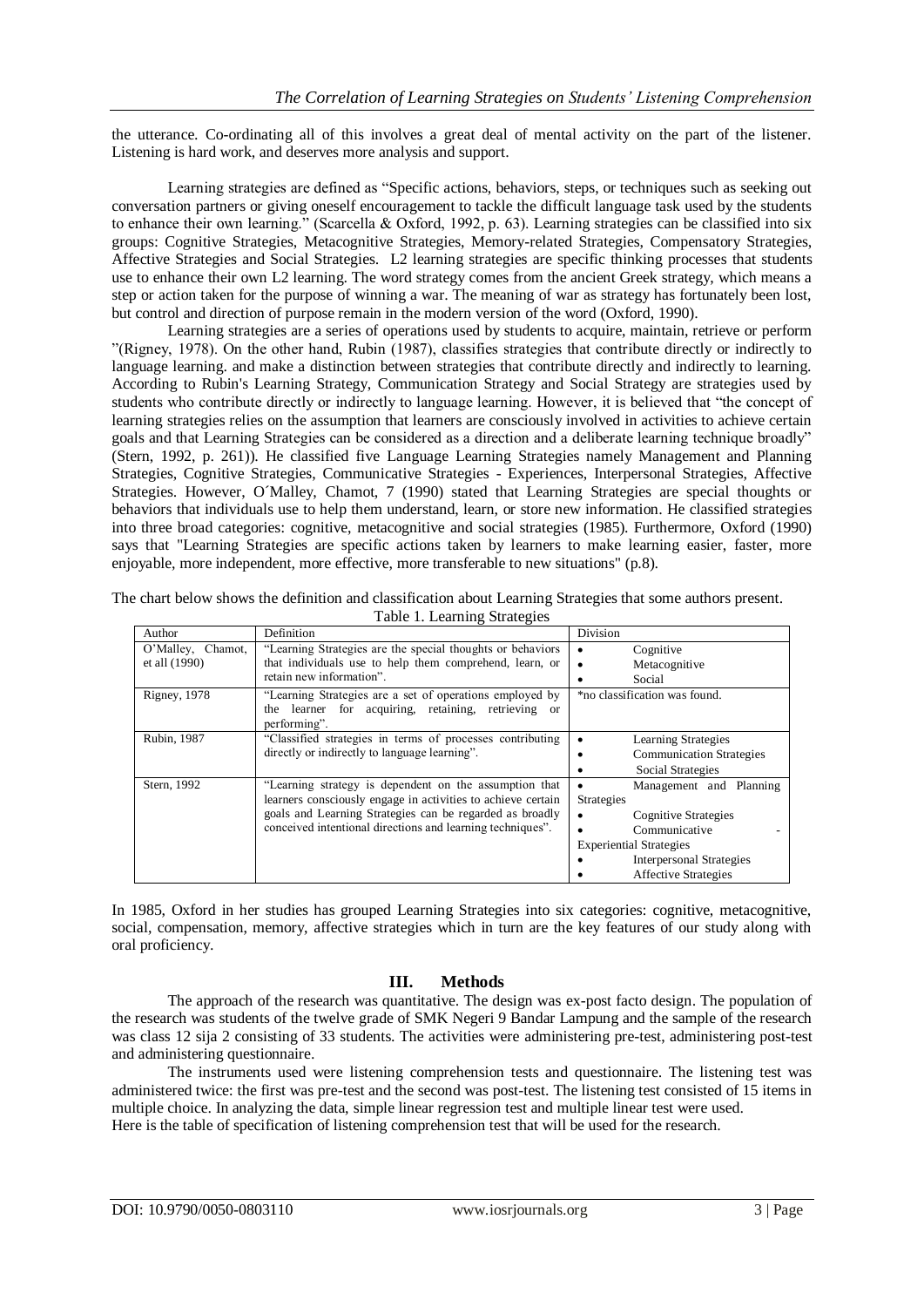|       | $\mathbf{u}$ and $\mathbf{v}$ becomparison of insteading comprehension $\mathbf{v}$ cont                                                                                                                                                                                                                |                     |                             |              |
|-------|---------------------------------------------------------------------------------------------------------------------------------------------------------------------------------------------------------------------------------------------------------------------------------------------------------|---------------------|-----------------------------|--------------|
| NO.   | <b>ASPECT OF LISTENING COMPREHENSION</b>                                                                                                                                                                                                                                                                | <b>ITEM NUMBERS</b> | <b>TOTAL</b><br><b>ITEM</b> | PERCENTAGE % |
| 1.    | Look at the picture in the test book and choose the<br>statements that best describe what students see in the<br>picture                                                                                                                                                                                | 1, 2, 3             | 3                           | 20           |
| 2.    | The student will hear a question or statement spoken<br>in English, followed by three responses, also spoken<br>in English. The students are to choose the best<br>response to each question or statement.                                                                                              | 4, 5, 6, 7          | 4                           | 26.66        |
| 3.    | The student will hear short conversations between<br>two people. In students' test book student will read a<br>question about each conversation. The question will<br>be followed by four answers. students are to choose<br>the best answer to each question and mark it on<br>students' answer sheet. | 8, 9, 10, 11        | 4                           | 26.66        |
| 4.    | The student will hear several short talks. In students'<br>test book student will read a question about each<br>short talks. The question will be followed by four<br>answers, students are to choose the best answer to<br>each question and mark it on students' answer sheet.                        | 12, 13, 14, 15      | 4                           | 26.66        |
| Total |                                                                                                                                                                                                                                                                                                         |                     | 15                          | 100          |

**Table 1.** Specification of listening Comprehension Test

In this research, the writer will use Learning Strategies Questionnaire based on O'Malley's & Chamot's (1990) listening strategies and combined with

listening comprehension process, the author summed up a set of listening strategies, which is mainly divided into three categories, that is, cognitive strategies, meta-cognitive strategies and social/affective strategies. They are subdivided into 42 activities:

| <b>CATEGORY</b>                    | <b>ASSESSING</b>                                                       | <b>ACTIVITIES</b>                                                                                                                                                                                                                                                                                              | <b>ITEMS</b>        |
|------------------------------------|------------------------------------------------------------------------|----------------------------------------------------------------------------------------------------------------------------------------------------------------------------------------------------------------------------------------------------------------------------------------------------------------|---------------------|
| <b>Cognitive Strategies</b>        | Practicing<br>1.                                                       | 1.<br>Repeating<br>Formally repeating practicing with<br>$\overline{2}$ .<br>sound and writing system<br>Recognizing and using formula and<br>3.                                                                                                                                                               | 5                   |
|                                    |                                                                        | pattern<br>4.<br>Recombining<br>5.<br>Practicing naturalistically                                                                                                                                                                                                                                              |                     |
|                                    | $\overline{2}$ .<br>Receiving and<br>sending messages                  | $\mathbf{1}$ .<br>Getting the idea quickly<br>$\overline{2}$ .<br>Using resources for receiving and<br>sending the messages.                                                                                                                                                                                   | $\overline{c}$      |
|                                    | 3.<br>Analyzing and<br>reasoning                                       | Reasoning deductively<br>1.<br>$\overline{2}$ .<br>Analyzing expressions<br>Analyzing contrastively (across<br>3.<br>language)<br>4.<br>Translating<br>5.<br>Transferring                                                                                                                                      | 5                   |
|                                    | Creating structure<br>1.<br>for input and output                       | Taking note<br>1.<br>2.<br>Summarizing<br>3.<br>Highlighting                                                                                                                                                                                                                                                   | 3                   |
| Metacognitive<br><b>Strategies</b> | 1.<br>Centering your<br>learning                                       | 1. Overviewing and linking with already known<br>material<br>2.<br>Paying attention<br>Delaying speech production to focus<br>3.<br>on listening.                                                                                                                                                              | 3                   |
|                                    | Arranging and<br>1.<br>planning your learning<br>Evaluating your<br>1. | Finding out about language learning<br>1.<br>Organizing<br>2.<br>3.<br>Setting goals and objectives<br>Identifying the purpose, a language<br>$\overline{4}$ .<br>task (purposeful listening)<br>Planning for language task<br>5 <sub>1</sub><br>Seeking practice opportunities<br>6.<br>Self-monitoring<br>1. | 6<br>$\overline{c}$ |
|                                    | learning                                                               | 2.<br>Self-evaluating                                                                                                                                                                                                                                                                                          |                     |
| <b>Affective Strategies</b>        | Lowering your<br>1.<br>anxiety                                         | 1. Using progressive relaxation, deep breathing,<br>or meditation<br>2.<br>Using music<br>3.<br>Using laughter                                                                                                                                                                                                 | 3                   |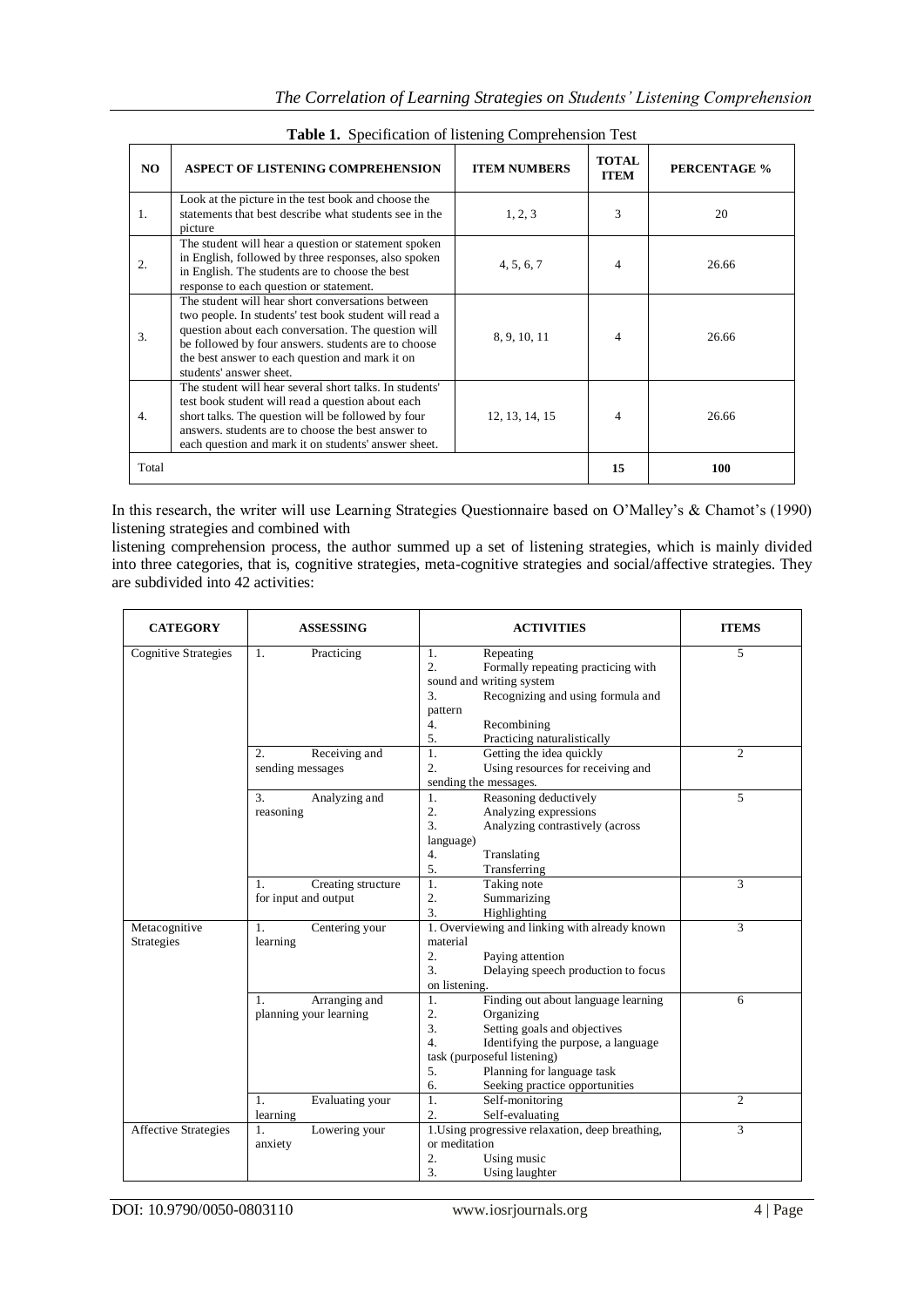| The Correlation of Learning Strategies on Students' Listening Comprehension |  |  |  |  |  |
|-----------------------------------------------------------------------------|--|--|--|--|--|
|-----------------------------------------------------------------------------|--|--|--|--|--|

| <b>CATEGORY</b>   | <b>ASSESSING</b>                        | <b>ACTIVITIES</b>                                                                                                                                        | <b>ITEMS</b>   |
|-------------------|-----------------------------------------|----------------------------------------------------------------------------------------------------------------------------------------------------------|----------------|
|                   | 2. Encouraging yourself                 | Making positive statement<br>1.<br>2.<br>Taking risk positively<br>3.<br>Rewarding yourself                                                              | 3              |
|                   | 3. Taking your emotional<br>temperature | Listening to your body<br>1.<br>Using a checklist<br>2.<br>3.<br>Writing a language learning diary<br>Discussing your felling with someone<br>4.<br>else | 4              |
| Social Strategies | $\mathbf{1}$ .<br>Asking question       | Asking for clarification or<br>1.<br>verification<br>Asking for correction<br>2.                                                                         | $\overline{c}$ |
|                   | 2. Cooperating with others              | Cooperating with peers<br>1.<br>Cooperating with proficient users of<br>2.<br>the new language                                                           | $\overline{c}$ |
|                   | 3.<br>Empathizing with<br>others        | Developing cultural understanding<br>1.<br>Becoming aware of others' thoughts<br>2.<br>and feelings                                                      | 2              |

For construct validity is cognitive strategies. The second construct validity is metacognitive strategies. The third construct validity is affective and the last construct validity is social strategies. They will be classified in the questionnaire.

| NO.   | <b>TYPES OF</b><br><b>STRATEGIES</b> | <b>ITEM NUMBERS</b>                      | <b>TOTAL</b><br><b>ITEM</b> | PERCENTAGE (%) |
|-------|--------------------------------------|------------------------------------------|-----------------------------|----------------|
| 1.    | Cognitive                            | 1,2,3,4,5,6,7,8,9,10,11,12,13,14,15      | 15                          | 35.71          |
| 2.    | Metacognitive                        | 16, 17, 18, 19, 20, 2122, 23, 24, 25, 26 | 11                          | 26.19          |
| 3.    | Affective                            | 27, 28, 29, 30, 31, 32, 33, 34, 35, 36   | 10                          | 23.81          |
| 4.    | Social                               | 37, 38, 39, 40, 41. 42                   | 6                           | 14.29          |
| Total |                                      |                                          | 42                          | 100            |

Table 2. Specification of Classification Questionnaire of Learning Strategy

Through the above the definition and classification of listening strategies, we can see that strategy is the decision the listeners make and the specific methods and behaviors the listeners adopt in order to listen effectively and comprehensively.

## **Results**

## **IV. Results And Discussion**

Based on the results of the students' scores on the pre-test, the total score was obtained in 1326. The average data was 40.20. The highest score is 63 and the lowest score is 15. The minimum English mastery criterion (KKM) for SMK is 60. It can be seen from these results, there are only three students who score> 60.

After the listening learning process, the researcher distributed the post-test. Based on the results of the post test, a total of 1645 was obtained. The mean was 49.89. The highest score was 75 and the lowest score was 16. From the post-test score data, there were 11 students who scored more than 60. The table below shows the students' mean scores on the pre-test and post-test. -test.

| <b>Descriptive Statistics</b> |    |    |       |      |  |  |
|-------------------------------|----|----|-------|------|--|--|
| Min<br>Max<br>Sum<br>Mean     |    |    |       |      |  |  |
| PRE TEST                      | 15 | 63 | 40.20 | 1326 |  |  |
| POST TEST                     | 16 | 75 | 49.89 | 1645 |  |  |

**Table 1. Descriptive Statistics of Pre-test and Post-test**

From Table 1, it can be seen that the mean score of students' pre-test and post-test increased by 9.7369 points after the listening comprehension teaching treatment. Besides that, the highest score of the pre-test was 63 and the highest score of the post-test was increased to 75, where the score above the KKM was 11 people. The lowest score of the pre-test was 15 and the lowest score of the post-test was 16, of which the lowest score was 15.

Then the values of the pre-test and post-test were analyzed using simple linear regression tests. The purpose of simple linear regression analysis is to test the effect the use of listening strategy on students' listening comprehension. Where the requirements for conducting simple linear regression analysis tests are that the data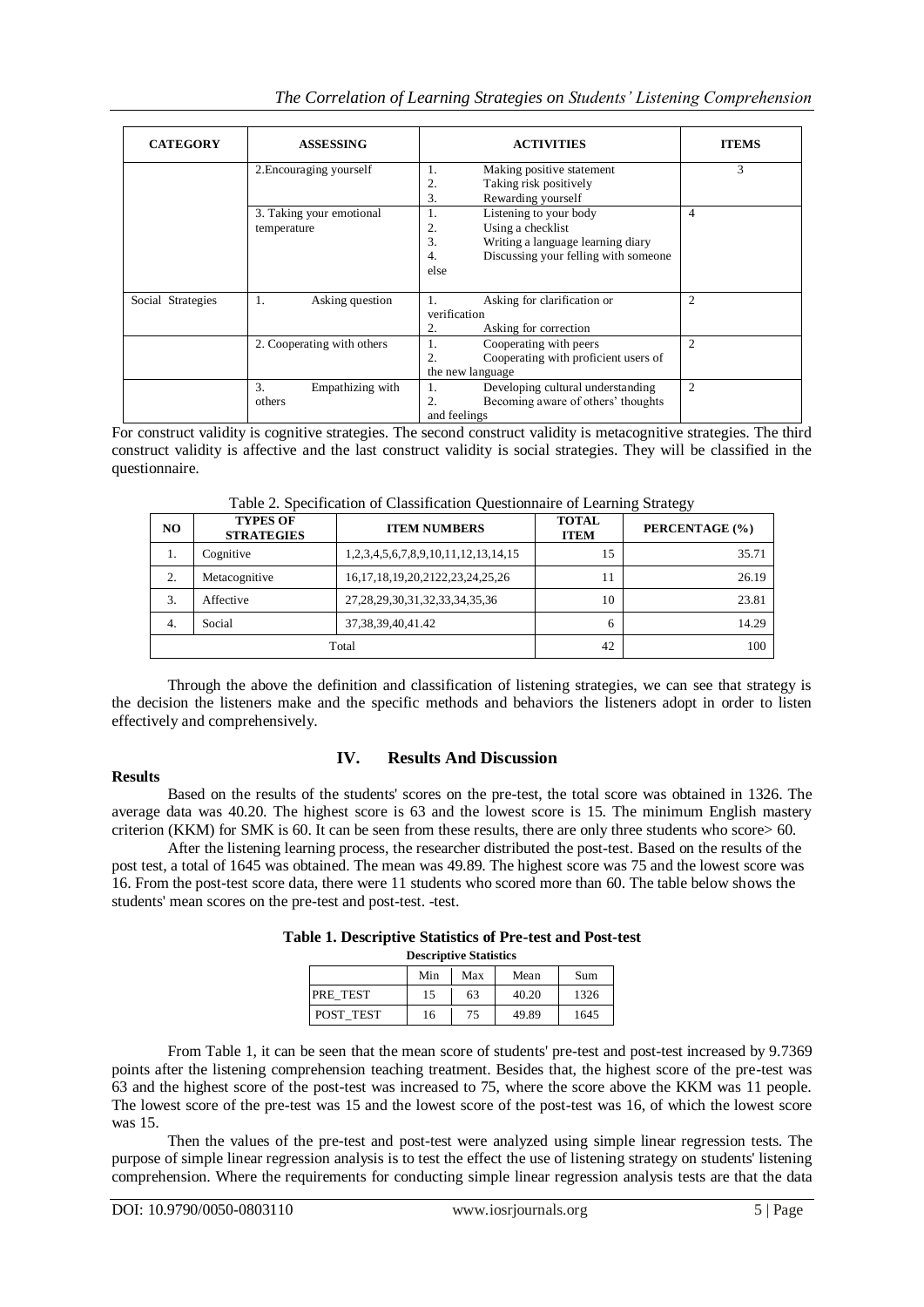is valid and variable and normal and linear. Decision making in the simple linear regression test refers to 2 things, namely:

- 1. Comparing the significance value with a probability value of 0.05
- $\bullet$  If the significance value <0.05 means that the variable X has an effect on variable Y.
- If the significance value is> 0.05, it means that the variable X has no effect on Y.
- 2. Comparing the value of t count with t table.
- If the value of t count t table means that the variable X affects the variable Y.
- If the value of t count  $lt$  table, it means that the variable X has no effect on the variable.

The results showed that the learning strategy significantly increased the students' listening comprehension achievement. It can be seen from the results of statistical testing using SPSS with a simple linear regression test.

## **Regression**

[DataSet0]

| Variables Entered/Removedb          |                        |                      |        |  |
|-------------------------------------|------------------------|----------------------|--------|--|
| Model                               | Variables<br>Entered   | Variables<br>Removed | Method |  |
|                                     | Learning<br>Strategies |                      | Enter  |  |
| a. All requested variables entered. |                        |                      |        |  |

b. Dependent Variable: Students Listening Comprehension

First part output (variable entered / removed). The table above describes the variables entered and the methods used. In this case the variables that are inputted are learning strategies as the independent variable of students' listening comprehension as the dependent variable. And the method used is the Enter method.



The second part output is the Model Summary. The table above explains the value of the correlation / relationship (R), which is 0.619. From this output, the coefficient of determination (R Square) is 0.383, which implies that the influence of the independent variables (learning strategies) on the dependent variable (students' listening comprehension) is 38.3%.

|       | .          |          |    |             |        |       |  |
|-------|------------|----------|----|-------------|--------|-------|--|
|       |            | Sum of   |    |             |        |       |  |
| Model |            | Squares  | df | Mean Square |        | Sig.  |  |
|       | Regression | 2977.756 |    | 2977.756    | 19.275 | .000ª |  |
|       | Residual   | 4789.153 | 31 | 154,489     |        |       |  |
|       | Total      | 7766.909 | 32 |             |        |       |  |

**ANOVAD** 

a. Predictors: (Constant), Learning Strategies

b. Dependent Variable: Students Listening Comprehension

Third part output (Anova). From this output it can be seen that the value of F count  $= 19.275$  with a significance value of  $0.000 < 0.05$ , the regression model can be used to predict the students 'listening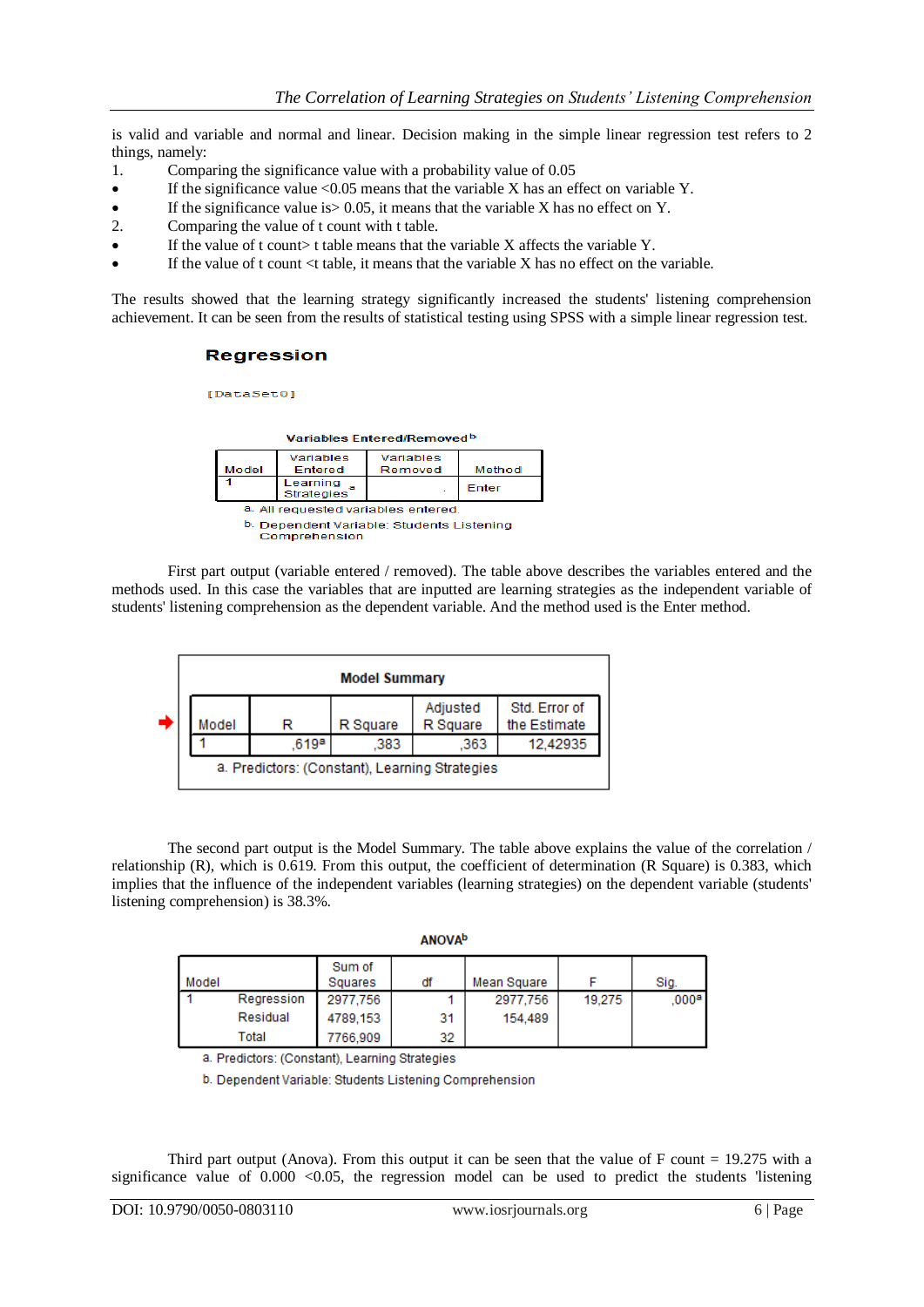comprehension variable or in other words there is an influence of the learning strategies (X) variable on the students' listening comprehension variable. (Y).

|       | COCHILICINS         |                                |            |                              |       |      |  |
|-------|---------------------|--------------------------------|------------|------------------------------|-------|------|--|
|       |                     | Unstandardized<br>Coefficients |            | Standardized<br>Coefficients |       |      |  |
| Model |                     | в                              | Std. Error | <b>Beta</b>                  |       | Sig. |  |
|       | (Constant)          | 9.853                          | 7.239      |                              | 1.361 | 183  |  |
|       | Learning Strategies | 611                            | 139        | 619                          | 4.390 | .000 |  |

Coofficiente?

a. Dependent Variable: Students Listening Comprehension

SPSS Processor is ready

Fourth part output (coefficient). It is known that the value of Constant (a) is 9,853, while the value of learning strategies (b / regression coefficient) is 0.611, so the regression equation can be written:

 $Y = a + bX$ 

 $Y = 9.853 + 0.611X$ .

The equation can be translated:

1. A constant of 9.853 means that the consistent score of the students' listening comprehension variable is 9.853. 2. The X regression coefficient of 0.611 states that for every 1% increase in the value of learning strategies, the students' listening comprehension score increases by 0.611. The regression coefficient is positive, so it can be said that the direction of the influence of the variable X on Y is positive.

|                     | Standardized<br>Unstandardized |            |              |       |      |  |  |
|---------------------|--------------------------------|------------|--------------|-------|------|--|--|
|                     | Coefficients                   |            | Coefficients |       |      |  |  |
| Model               | в                              | Std. Error | <b>Beta</b>  |       | Sig. |  |  |
| (Constant)          | 9,853                          | 7.239      |              | 1.361 | 183  |  |  |
| Learning Strategies | 611                            | 139        | 619          | 4.390 | 000  |  |  |

Coofficiontea

a. Dependent Variable: Students Listening Comprehension

SPSS Processor is ready

Decision making in a simple regression test:

1. Based on the significance value: from the coefficient table the significance value is 0.000 < 0.05, so it can be concluded that the learning strategies variable (X) affects the students' listening comprehension (Y) variable.

2. Based on the t value: it is known that the t value is 4,390 > t table 2,039, so it can be concluded that the learning strategies variable (X) has an effect on the students' listening comprehension (Y) variable. Note;

How to find t table

t table =  $(\alpha/2 : n-k-1)$ 

 $= (0.05/2 : 33-1-1)$ 

 $= (0,25:31)$  (look at the t distribution table)

$$
= 2,039
$$

The results regarding to second research question showed that metacognitive strategy was the strategy chosen by students with the highest percentage as can be seen in the table below:

| <b>Types of Strategies</b> | <b>Item numbers</b>                      | (9/0)<br><b>Priority</b> |
|----------------------------|------------------------------------------|--------------------------|
| Cognitive                  | 1,2,3,4,5,6,7,8,9,10,11,12,13,14,15      | 64%                      |
| Metacognitive              | 16, 17, 18, 19, 20, 2122, 23, 24, 25, 26 | 47%                      |
| Affective                  | 27, 28, 29, 30, 31, 32, 33, 34, 35, 36   | 44%                      |
| Social                     | 37, 38, 39, 40, 41. 42                   | 40%                      |

Then the values of questionnaire were analyzed using multiple linear regression tests. The purpose of multiple linear regression analysis is to know which learning strategy used by students the most to achieve good listening comprehension.

The basis for making decisions is:

A. The t test

1. If the value is sig. <0.05, or t is greater than t table, so there is an effect of variable X on variable Y.

2. If the value is sig. > 0.05, or t count is smaller than t table, so there is no effect of variable X on variable Y.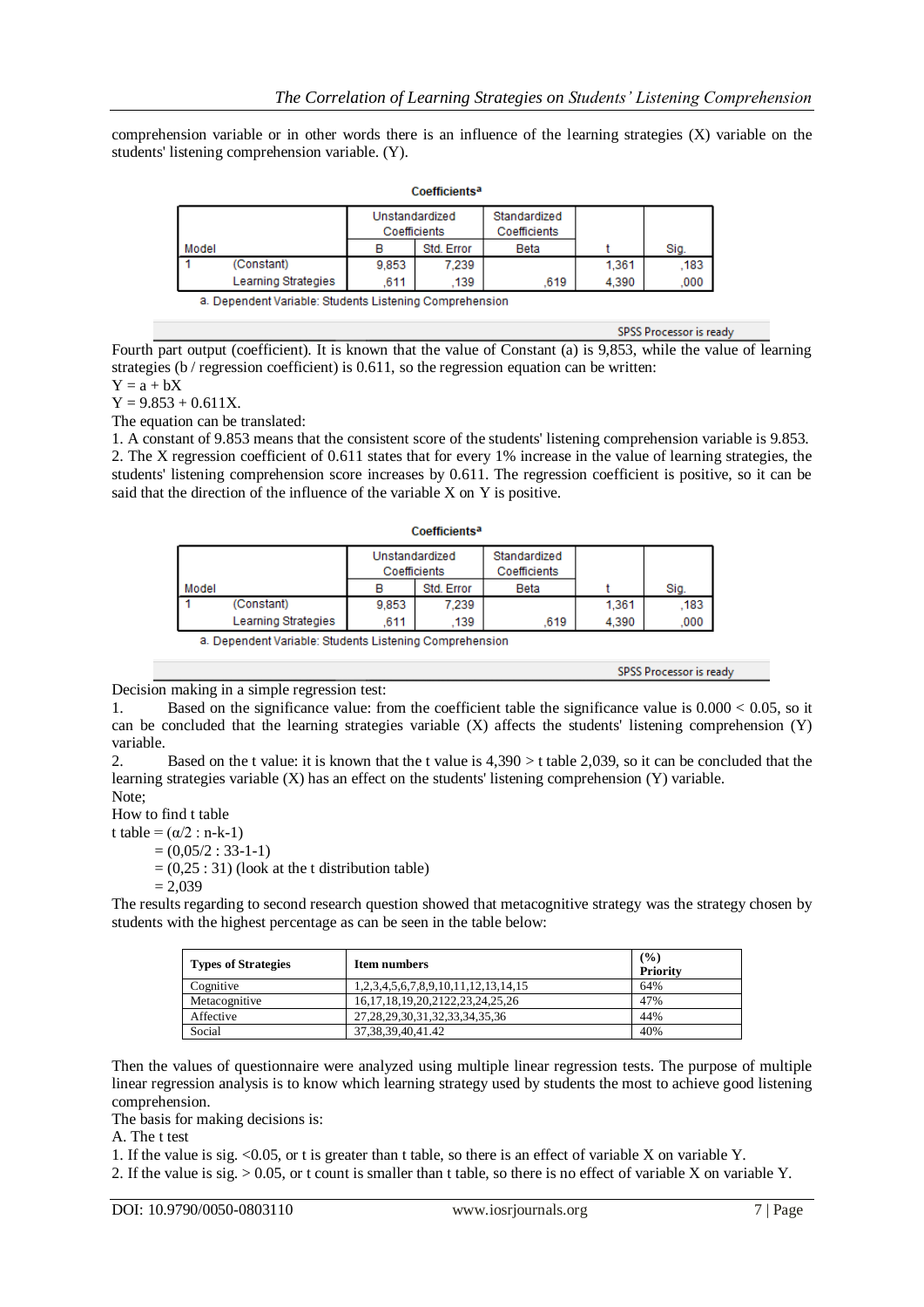t table = t  $(\alpha / 2: n-k-1)$  $=$  t (0,025 : 29)  $= 2.045$ B. Test F 1. If the value is sig.  $\leq 0.05$ , or F count is greater than F table, so there is an effect of variable X simultaneously on variable Y.

2. If the value is sig. > 0.05, or F count is smaller than F table, so there is no effect of variable X simultaneously on variable Y.

 $F$  table =  $F$  (k; n-k)  $=$  F (3: 30)

 $= 2.92$ 

| <b>Coefficients<sup>a</sup></b> |  |  |
|---------------------------------|--|--|

|       |               | Unstandardized<br>Coefficients |            | Standardized<br>Coefficients |        |      |
|-------|---------------|--------------------------------|------------|------------------------------|--------|------|
| Model |               |                                | Std. Error | <b>Beta</b>                  |        | Sig. |
|       | (Constant)    | $-2.016$                       | 5,708      |                              | $-353$ | .726 |
|       | Metacognitive | 1,119                          | 058        | 1.019                        | 19.218 | .000 |
|       | Cognitive     | $-.050$                        | 074        | $-.024$                      | $-678$ | .503 |
|       | Affective     | $-041$                         | 051        | $-.043$                      | $-806$ | .427 |

a. Dependent Variable: Students' listening comprehensio

SPSS Processor is ready

A. Testing hypothesis 1 (H1).

The sig value is known. for the effect of X1 on Y is equal to  $0.000 < 0.05$  and the t value is  $19.218 > 2.045$  so it can be concluded that H1 is accepted, which means that there is an influence of X1 on Y.

B. Testing hypothesis 2 (H2).

The sig value is known. for the effect of X2 on Y is equal to 0, 503> 0.05 and the t value is  $-678$  <2.045 so it can be concluded that H2 is rejected, which means that there is no influence of X2 on Y.

C. Testing hypothesis 3 (H3).

The sig value is known. for the effect of X3 on Y is equal to  $0.427 > 0.05$  and the t value is  $-806 \lt 2.045$  so it can be concluded that H3 is rejected, which means that there is no influence of X3 on Y.

D. Testing the hypothesis 4 (H4) with the F test.

| Model |            | Sum of<br>Squares | df | Mean Square |         | Sig.  |
|-------|------------|-------------------|----|-------------|---------|-------|
|       | Regression | 7105.566          | 3  | 2368.522    | 267,602 | .000ª |
|       | Residual   | 256,676           | 29 | 8.851       |         |       |
|       | Total      | 7362.242          | 32 |             |         |       |

**ANOVA**b

a. Predictors: (Constant), Affective, Cognitive, Metacognitive

b. Dependent Variable: Students' listening comprehensio

Based on the output above, it is known that the significance value for the effect of X1, X2 and X3 simultaneously on Y is equal to  $0.000 \le 0.05$  and F counting is 267,262 greater than F table 2.92, so it can be concluded that H4 is accepted, which means that there is an influence of X1, X2 and X3 simultaneously against Y.

#### **V. Discussion**

Related to the result of first research question, there was effect of learning strategy to students' listening comprehension. It is in line with Ehsan Namaziandost , Leila Neisi2 , Fatemeh Mahdavirad and Mehdi Nasri (2019) found that there was a significant relationship between listening problems and strategy usage among the learners. An investigation conducted by Zhang Mingyuan (2003) reports on the findings of a study conducted to investigate the language Learning Strategies used by students in the intensive English program. The study examined the relationship between the students' use of Learning Strategies and their English proficiency. That study found that there was a strong relationship between strategy use and English proficiency;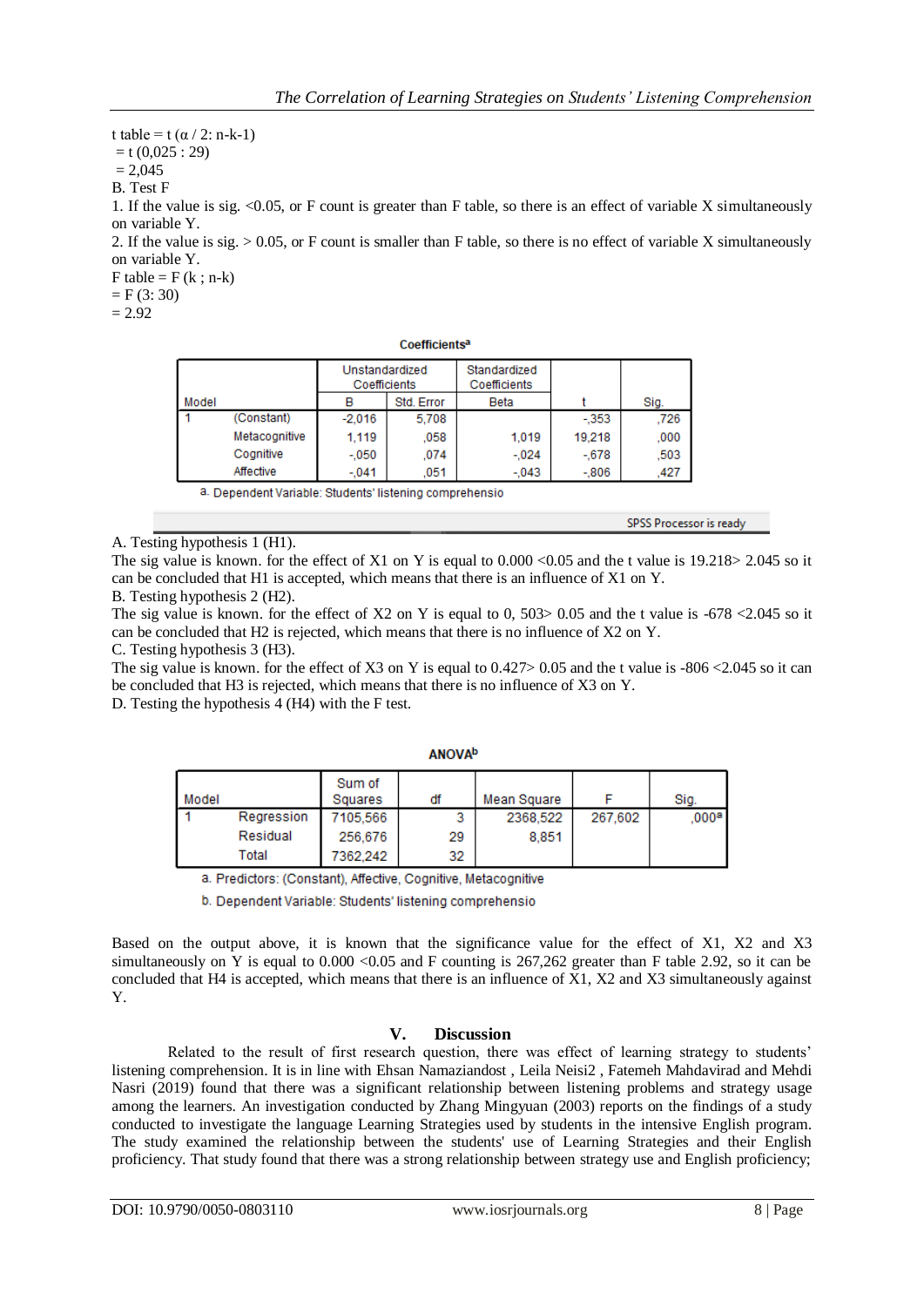the use of some specific strategies was positively correlated to improvement of sub-language skills such as oral communication.

Based on the result above, it can be concluded that learning strategy was successful to improve students' listening comprehension achievement. The finding of this research was also consistent with the previous research conducted by Hong Shi (2017) Learning strategies are steps taken by learners to enhance their learning. An active use of language learning strategies helps learners in control of their own learning by developing language skills, increasing confidence and motivation in learning process. Strategy instructions enhance learners' independent learning and autonomous learning and help learners to take responsibility for their own learning. The more strategies a learner uses, the more the learner feels confident, motivated and selfefficacious. Teachers are encouraged to choose appropriate teaching techniques and learning strategies for students and teach them how to understand learning strategies to enhance levels of self-directed learning.

Learning strategies are the particular approaches or techniques that learners employ to try to learn an L2. Language learning strategies are conscious or potentially conscious actions and learners can identify them in their learning process (Cohen, 1998). Learning strategies consist of "mental or behavioral activity related to some specific stage in the overall process of language acquisition or language use" (Ellis, 1994, p. 529), in other words, they can be behavioral (for example, repeating new words aloud to remember them) or they can be mental (for example, using the synonyms or situational context to infer the meaning of a new word) (Ellis, 1997). Strategies can make learning "easier, faster, more enjoyable, more self-directed, more effective, and more transferable to new situations" (Oxford, 1990, p. 8).

#### **VI. Conclusions And Suggestions**

#### **Conclusions**

In line with the data analysis and discussion, the conclusions can be drawn as follows:

1. Learning strategies have a positive impact on the achievement of students' listening comprehension. There is a correlation between learning strategies and students' listening comprehension*.*

2. Metacognitive strategy was mostly used by students in order to achieve good listening comprehension.

#### **Suggestions**

Based on the conclusions above, the suggestions are as follows:

1. English teachers can use learning strategies in teaching reading comprehension as an appropriate strategy that can be applied in class. Because this strategy can improve students' understanding of listening comprehension.

2. English teachers must consider strategies that suit students' abilities. Strategies that can be understood by students related to listening learning. Because students need concentration to understand listening.

3. It is recommended for further researchers to apply learning strategies in listening comprehension learning. For those who wish to do the same research, it is highly recommended to know the factors that can affect the application of the learning strategy and be more applicable.

#### **References**

- [1]. Ag.Bambang Setiyadi, Muhammad Sukirlan & Mahpul (2018). Teaching Language Skills. Graha Ilmu: Yogyakarta
- [2]. Ag. Bambang Setiyadi (2020) Teaching English as a Foreign Language 2nd Edition. Graha Ilmu;Yogyakarta.
- [3]. Ag. Bambang Setiyadi (2018) Metode Penelitian untuk Pengajaran Bahasa Asing . Graha Ilmu;Yogyakarta
- [4]. Ching Chang and Chin Kai Chang (2014). Developing of students listening metacognitive strategies using online videotext selfdictation-generation learning activity. National University of Tainan:Taiwan.
- [5]. Xiaoli Bao (2017). A Study on Listening Strategies Instructed by Teachers and Strategies Used by Students. School of Foreign Language, Inner Mongolia University for Nationalities, Tongliao, Inner Mongolia, China.
- [6]. Rebecca L. Oxford, Ph.D (2003). Language learning styles and strategies: an overview.
- [7]. Abdulmaujod Al Hardan (2013). Language learning strategies: a general overview. University of Anbar, Ramadi,Iraq.
- [8]. Hong Shi (2017). Learning Strategies and Classification in Education. China University of Petroleum-Beijing
- [9]. M. Ali Ghufron (2018). Language learning strategies used by efl fluent speakers: a case in indonesian context. English Education Department of IKIP PGRI Bojonegoro Bojonegoro, Indonesia.
- [10]. Dwiana Binti Yulianti (2018). Learning strategies applied by the students in writing English text. Muhammadiyah University of Ponorogo.
- [11]. Teresa Garcia. Assessing Students' Motivation and Learning Strategies in the Classroom Context: The Motivated Strategies for Learning Questionnaire. Department of Educational Psychology University of Texas at Austin Austin, Texas USA
- [12]. Anna C-S. Chang and Sonia Millett (2013). The effect of extensive listening on developing L2 listening fluency: some hard evidence.
- [13]. Joseph Siegel (2013). Exploring L2 listening instruction: examinations of practice.
- [14]. Nicola Galloway and Heath Rose (2014). Using listening journals to raise awareness of Global Englishes in ELT.
- [15]. Xin Chen and Gengsheng Xiao (2016). A Survey Study of Chinese College Engineering Students' Use of Metacognitive Strategies in English Writing. School of Foreign Languages, University of South China, Hengyang, China.
- [16]. Nurhidayah Sari and Rinda Fithriyana (2018). The factors influence students' listening comprehension. Universitas Pahlawan Tuanku Tambusai